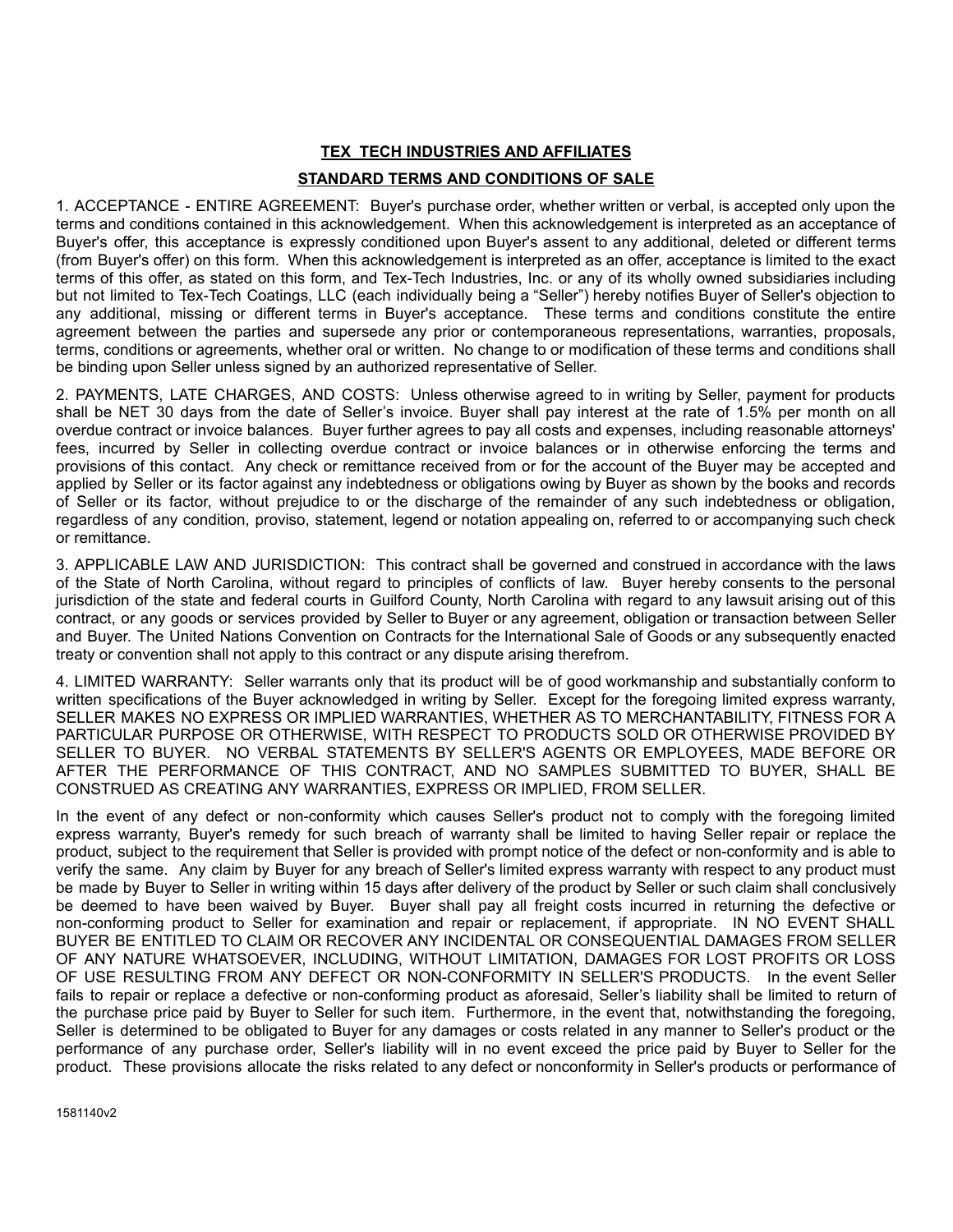any purchase order between Buyer and Seller and Seller's pricing to Buyer reflects such allocation of risk and the contractual limitation of Seller's liability stated herein.

 5. CREDIT APPROVAL AND ORDER ACCEPTANCE: All orders are subject to acceptance at Seller's corporate office and no order is binding upon Seller until such acceptance occurs. Acceptance of any order submitted by Buyer shall be subject to credit approval by Seller. If, after initial credit approval, Buyer's credit becomes unsatisfactory to Seller, Seller reserves the right to terminate any order upon written notice to Buyer. In that event, Seller shall have no liability to Buyer for such termination and Buyer shall not be entitled to assert any claim against Seller for such termination.

6. SECURITY INTEREST AND LIEN: Buyer grants to Seller a security interest and lien upon all goods and property of Buyer in the possession of Seller, now and in the future, (including goods billed and held and including goods in the possession of any parent, subsidiary or affiliate of Seller), to secure all present and future obligations of Buyer to Seller, including without limitation the obligations arising out of this contract. Acceptance of a note, bill, acceptance or additional security, shall not constitute a waiver of Seller's security interest and lien upon such goods. In the event Buyer fails to pay or perform any obligation to Seller when due, Seller shall have the option to sell all or any part of the goods subject to the foregoing security interest and lien at public or private sale after ten (10) days written notice to Buyer mailed to Buyer by registered mail, at Buyer's last-known address. Seller shall be entitled to purchase all or any part of the goods at such sale and the proceeds of sale shall be applied first to the costs of sale, including reasonable attorneys' fees, and then to Buyer's obligation to Seller. Buyer shall be responsible for any deficiency existing after application of the proceeds. The security interest and lien provided for herein shall be in addition to all liens and remedies in favor of Seller provided by law.

 7. ORDER CANCELLATION AND RETURNED PRODUCTS: No order in the process of production is subject to cancellation, deferment or change in specifications without written agreement by Seller. Cancellation charges shall be determined by Seller, in its sole discretion, and will include cost of all labor and material ordered by Seller or in process for the Buyer's order in question. No products shall be returned to Seller without Seller's prior written consent and Buyer's payment of such return charges as Seller shall determine, in its sole discretion.

 8. DELIVERY DATES: Delivery dates are estimated based upon conditions prevailing at the date of quotation and are subject to change based upon conditions at the date of order or any subsequent change in conditions which materially affect Seller's manufacturing schedule or ability to acquire goods and materials necessary to complete Buyer's order. Seller will have no liability for such changes, but will provide reasonable notice of any changes to Buyer.

 9. NONSTANDARD MANUFACTURED ITEMS: All nonstandard manufactured products will be supplied only on condition that the Buyer accepts overruns and underruns not exceeding 10% of the quantity ordered, to be paid prorata, unless otherwise specifically arranged and agreed to in writing by both Buyer and Seller.

 10. DELIVERY TERMS AND TITLE: Unless otherwise agreed upon in writing by Seller, all products ordered by Buyer shall be shipped FOB Seller's facilities. Buyer shall have all risk of loss following delivery of the product to Buyer at Seller's facilities. Title and ownership to products shall remain with Seller until Seller has received full payment thereto.

 11. FORCE MAJEURE: Seller shall not be liable for any default in, delay, reduction, or failure of, delivery due to causes beyond its control, including, without limitation, strikes, pandemic, floods, lock outs, disputes or disagreements resulting in work stoppages, inability to timely acquire the products from Seller's supplier for reasons beyond Seller's control, embargoes, government regulations, military service, war, delays by carriers, lack of shipping facilities, unavoidable casualties, fires, storms, explosions, epidemics, civil disturbances, acts of God or public enemy, or any other causes or conditions in addition to the foregoing which are beyond Seller's control. In any such circumstances, Seller may without liability on Seller's part, cancel or terminate the contract or parts thereof or suspend and thereafter, upon removal of the difficulty or cause of such default in, delay, reduction or failure of, delivery, resume delivery of all or part of the products remaining undelivered, and Buyer shall accept such deliveries, provided that if such delay in delivery exceeds thirty (30) days, Buyer may demand delivery of the products so delayed by providing Seller with a written demand by registered or certified mail and if said products are not shipped by Seller within ten (10) days after receipt of such demand, the order at issue shall be deemed terminated without liability on Seller's part, as to said products.

 12. PROPRIETARY RIGHTS AND CONFIDENTIALITY: (a) All confidential information, know-how, copyrighted materials, trademarks, trade names, trade secrets, documentation, plan drawings, specifications, processes, techniques, test

 4/12/22 1581140v2